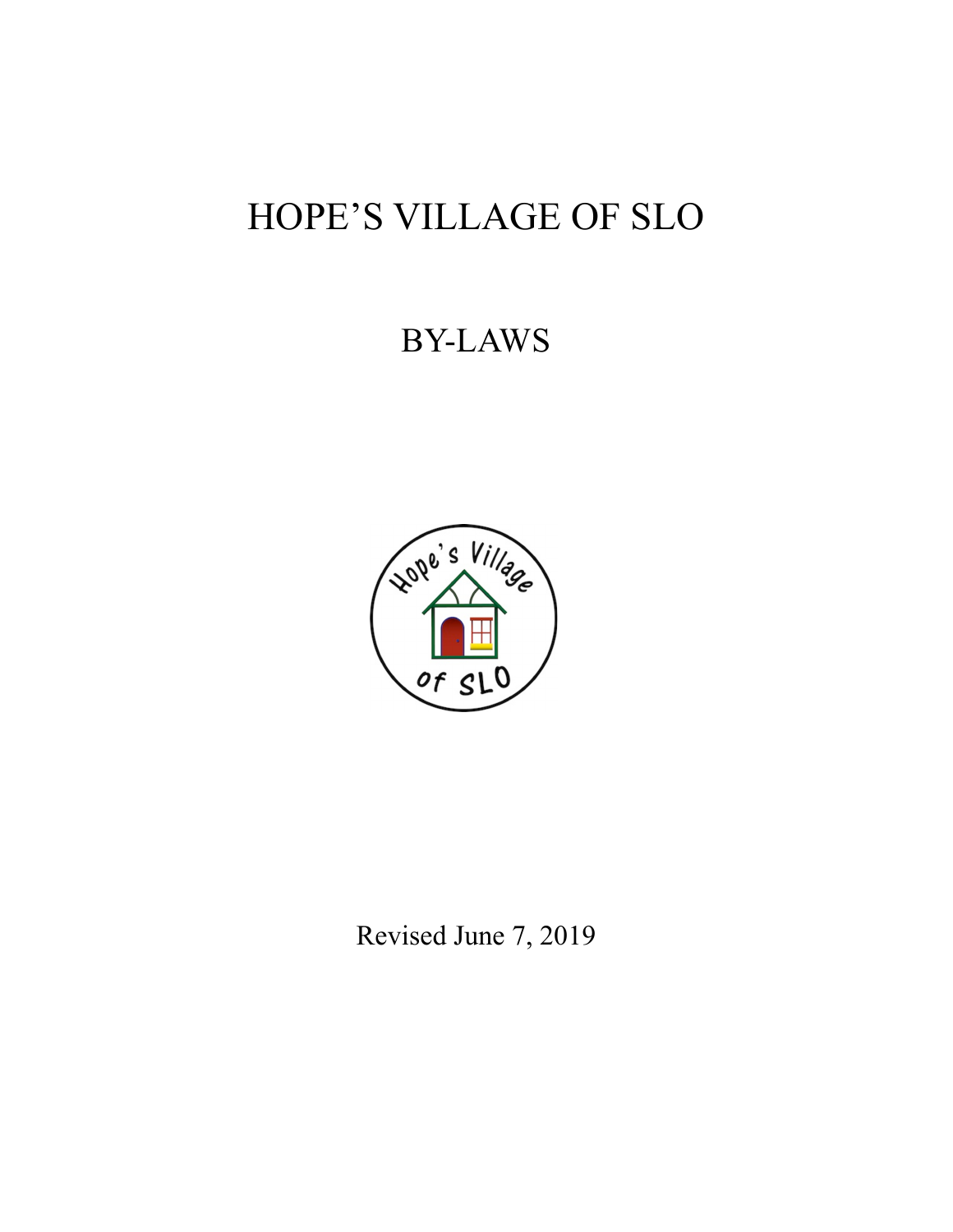# I. **Name**

1. The name of the organization shall be Hope's Village of SLO; mailing address is P. O. Box 100, Santa Margarita, CA 93453.

# II. **Board**

- 1. The board of directors is responsible for overall policy and direction of the nonprofit and will delegate responsibility of day-to-day operations (once village is open) to the village managers. The board members shall receive no compensation other than reimbursement for board-approved or budgeted expenses. Should the president be unable to attend a regularly scheduled board meeting, another board member shall chair the meeting.
- 2. All board members shall serve two year terms and are eligible for re-election for up to six consecutive terms.
- 3. During the last quarter of each fiscal year of the corporation, the board of directors shall elect new directors to replace those whose terms will expire at the end of the fiscal year. This election shall take place during a regular meeting of the directors, called in accordance with the provisions of these bylaws.
- 4. New directors shall be elected by a majority of members present, providing there is a quorum.

#### III. **Officers**

- 1. There shall be a minimum of five board members and a maximum of 12 board members.
- 2. Resignation from the board must be in writing to the Secretary, and will be effective upon receipt of resignation letter.
- 3. In the event that the Secretary is unable to fulfill the duties of his/her position or a vacancy occurs in any of these positions, all relevant duties and responsibilities will transfer to the President until the current is reinstated or a new officer is elected.

#### **IV. Committees**

1. The board may appoint standing and ad hoc committees as needed.